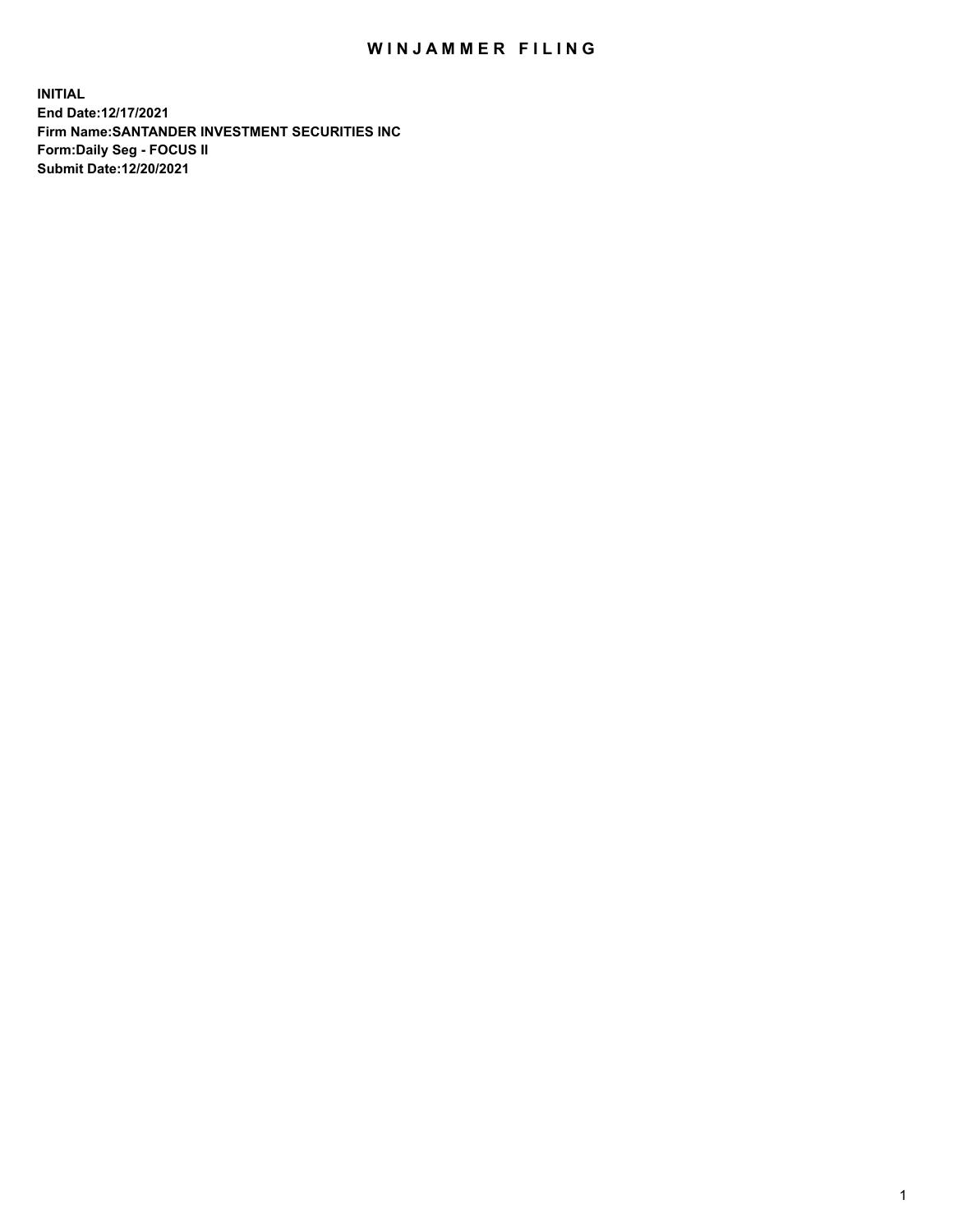**INITIAL End Date:12/17/2021 Firm Name:SANTANDER INVESTMENT SECURITIES INC Form:Daily Seg - FOCUS II Submit Date:12/20/2021 Daily Segregation - Cover Page**

| $\gamma$ ocgi cganon - oo $\gamma$ or - ago                                       |                                                      |
|-----------------------------------------------------------------------------------|------------------------------------------------------|
| Name of Company                                                                   | <b>SANTANDER INVESTMENT</b><br><b>SECURITIES INC</b> |
| <b>Contact Name</b>                                                               | <b>Richard Ro</b>                                    |
| <b>Contact Phone Number</b>                                                       | (212) 350-3662                                       |
| <b>Contact Email Address</b>                                                      | richard.ro@santander.us                              |
| FCM's Customer Segregated Funds Residual Interest Target (choose one):            |                                                      |
| a. Minimum dollar amount: ; or                                                    | 70,000,000                                           |
| b. Minimum percentage of customer segregated funds required:%; or                 | <u>0</u>                                             |
| c. Dollar amount range between: and; or                                           | 00                                                   |
| d. Percentage range of customer segregated funds required between:% and%.         | 0 <sub>0</sub>                                       |
| FCM's Customer Secured Amount Funds Residual Interest Target (choose one):        |                                                      |
| a. Minimum dollar amount: ; or                                                    | $\frac{0}{0}$                                        |
| b. Minimum percentage of customer secured funds required:%; or                    |                                                      |
| c. Dollar amount range between: and; or                                           | 0 <sub>0</sub>                                       |
| d. Percentage range of customer secured funds required between: % and %.          | 0 <sub>0</sub>                                       |
| FCM's Cleared Swaps Customer Collateral Residual Interest Target (choose one):    |                                                      |
| a. Minimum dollar amount: ; or                                                    | $\frac{0}{0}$                                        |
| b. Minimum percentage of cleared swaps customer collateral required:% ; or        |                                                      |
| c. Dollar amount range between: and; or                                           | 0 <sub>0</sub>                                       |
| d. Percentage range of cleared swaps customer collateral required between:% and%. | 0 <sub>0</sub>                                       |

Attach supporting documents CH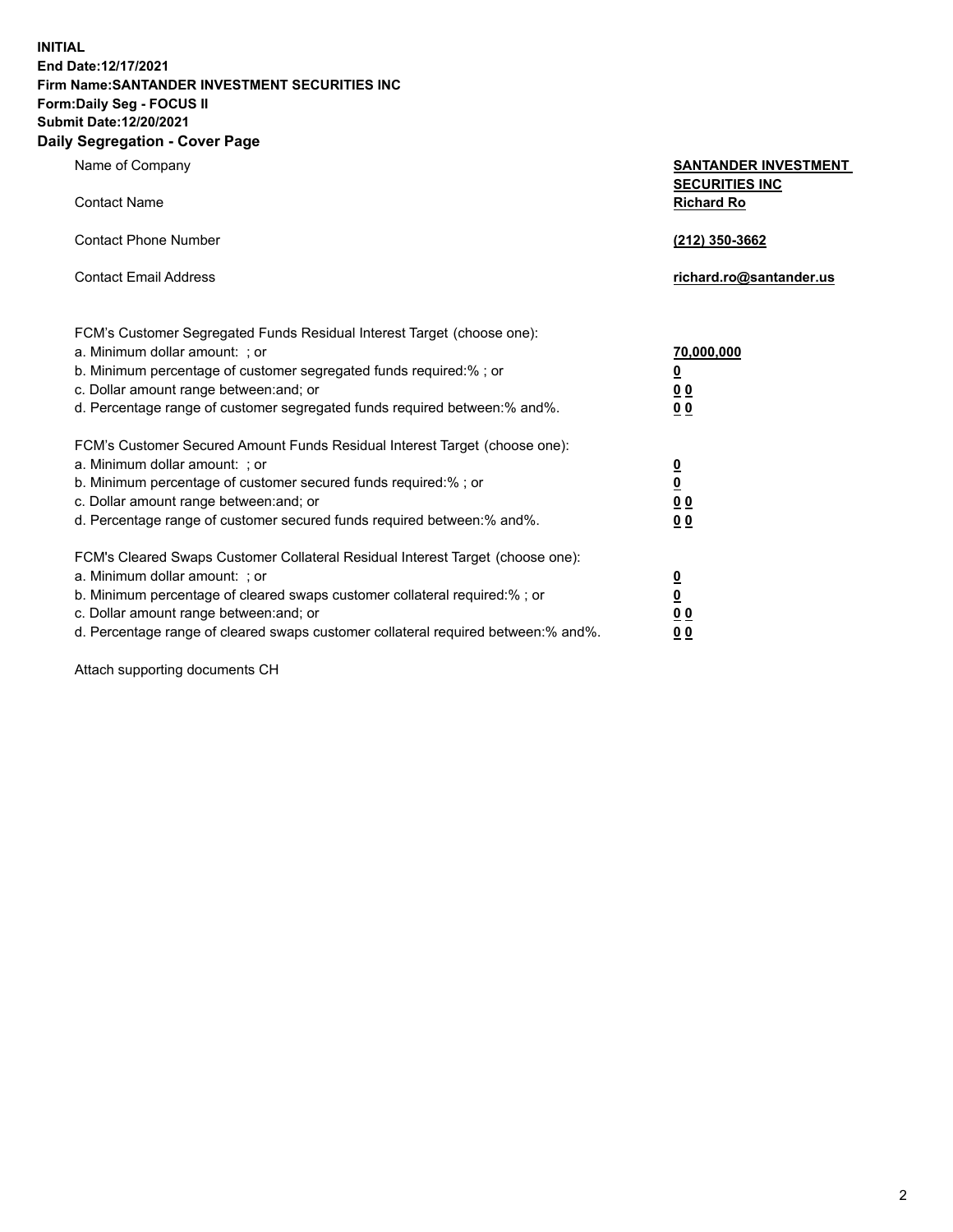## **INITIAL End Date:12/17/2021 Firm Name:SANTANDER INVESTMENT SECURITIES INC Form:Daily Seg - FOCUS II Submit Date:12/20/2021 Daily Segregation - Secured Amounts**

|     | Foreign Futures and Foreign Options Secured Amounts                                         |                   |
|-----|---------------------------------------------------------------------------------------------|-------------------|
|     | Amount required to be set aside pursuant to law, rule or regulation of a foreign            | $0$ [7305]        |
|     | government or a rule of a self-regulatory organization authorized thereunder                |                   |
| 1.  | Net ledger balance - Foreign Futures and Foreign Option Trading - All Customers             |                   |
|     | A. Cash                                                                                     | $0$ [7315]        |
|     | B. Securities (at market)                                                                   | $0$ [7317]        |
| 2.  | Net unrealized profit (loss) in open futures contracts traded on a foreign board of trade   | $0$ [7325]        |
| 3.  | Exchange traded options                                                                     |                   |
|     | a. Market value of open option contracts purchased on a foreign board of trade              | $0$ [7335]        |
|     | b. Market value of open contracts granted (sold) on a foreign board of trade                | $0$ [7337]        |
| 4.  | Net equity (deficit) (add lines 1. 2. and 3.)                                               | $0$ [7345]        |
| 5.  | Account liquidating to a deficit and account with a debit balances - gross amount           | $0$ [7351]        |
|     | Less: amount offset by customer owned securities                                            | 0 [7352] 0 [7354] |
| 6.  | Amount required to be set aside as the secured amount - Net Liquidating Equity              | $0$ [7355]        |
|     | Method (add lines 4 and 5)                                                                  |                   |
| 7.  | Greater of amount required to be set aside pursuant to foreign jurisdiction (above) or line | $0$ [7360]        |
|     | 6.                                                                                          |                   |
|     | FUNDS DEPOSITED IN SEPARATE REGULATION 30.7 ACCOUNTS                                        |                   |
| 1.  | Cash in banks                                                                               |                   |
|     | A. Banks located in the United States                                                       | $0$ [7500]        |
|     | B. Other banks qualified under Regulation 30.7                                              | 0 [7520] 0 [7530] |
| 2.  | Securities                                                                                  |                   |
|     | A. In safekeeping with banks located in the United States                                   | $0$ [7540]        |
|     | B. In safekeeping with other banks qualified under Regulation 30.7                          | 0 [7560] 0 [7570] |
| 3.  | Equities with registered futures commission merchants                                       |                   |
|     | A. Cash                                                                                     | $0$ [7580]        |
|     | <b>B.</b> Securities                                                                        | $0$ [7590]        |
|     | C. Unrealized gain (loss) on open futures contracts                                         | $0$ [7600]        |
|     | D. Value of long option contracts                                                           | $0$ [7610]        |
|     | E. Value of short option contracts                                                          | 0 [7615] 0 [7620] |
| 4.  | Amounts held by clearing organizations of foreign boards of trade                           |                   |
|     | A. Cash                                                                                     | $0$ [7640]        |
|     | <b>B.</b> Securities                                                                        | $0$ [7650]        |
|     | C. Amount due to (from) clearing organization - daily variation                             | $0$ [7660]        |
|     | D. Value of long option contracts                                                           | $0$ [7670]        |
|     | E. Value of short option contracts                                                          | 0 [7675] 0 [7680] |
| 5.  | Amounts held by members of foreign boards of trade                                          |                   |
|     | A. Cash                                                                                     | $0$ [7700]        |
|     | <b>B.</b> Securities                                                                        | $0$ [7710]        |
|     | C. Unrealized gain (loss) on open futures contracts                                         | $0$ [7720]        |
|     | D. Value of long option contracts                                                           | $0$ [7730]        |
|     | E. Value of short option contracts                                                          | 0 [7735] 0 [7740] |
| 6.  | Amounts with other depositories designated by a foreign board of trade                      | 0 [7760]          |
| 7.  | Segregated funds on hand                                                                    | $0$ [7765]        |
| 8.  | Total funds in separate section 30.7 accounts                                               | 0 [7770]          |
| 9.  | Excess (deficiency) Set Aside for Secured Amount (subtract line 7 Secured Statement         | $0$ [7380]        |
|     | Page 1 from Line 8)                                                                         |                   |
| 10. | Management Target Amount for Excess funds in separate section 30.7 accounts                 | $0$ [7780]        |
| 11. | Excess (deficiency) funds in separate 30.7 accounts over (under) Management Target          | $0$ [7785]        |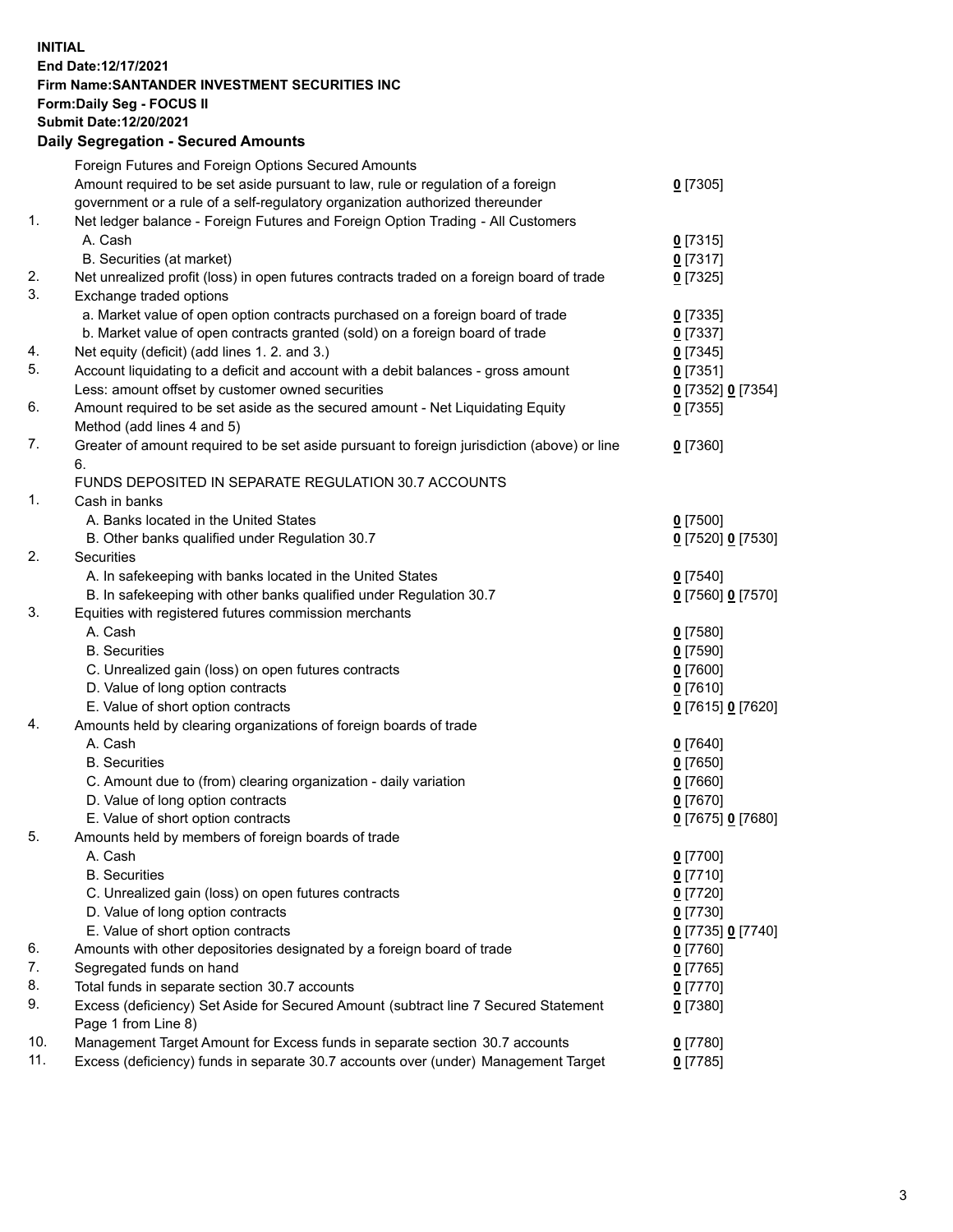| <b>INITIAL</b> |                                                                                     |                      |  |  |  |  |
|----------------|-------------------------------------------------------------------------------------|----------------------|--|--|--|--|
|                | End Date:12/17/2021                                                                 |                      |  |  |  |  |
|                | Firm Name: SANTANDER INVESTMENT SECURITIES INC                                      |                      |  |  |  |  |
|                | <b>Form:Daily Seg - FOCUS II</b>                                                    |                      |  |  |  |  |
|                | Submit Date:12/20/2021                                                              |                      |  |  |  |  |
|                | <b>Daily Segregation - Segregation Statement</b>                                    |                      |  |  |  |  |
|                | SEGREGATION REQUIREMENTS(Section 4d(2) of the CEAct)                                |                      |  |  |  |  |
| 1.             | Net ledger balance                                                                  |                      |  |  |  |  |
|                | A. Cash                                                                             | 2,486,218,709 [7010] |  |  |  |  |
|                | B. Securities (at market)                                                           | $0$ [7020]           |  |  |  |  |
| 2.             | Net unrealized profit (loss) in open futures contracts traded on a contract market  | -363,167,713 [7030]  |  |  |  |  |
| 3.             | Exchange traded options                                                             |                      |  |  |  |  |
|                | A. Add market value of open option contracts purchased on a contract market         | 71,212,778 [7032]    |  |  |  |  |
|                | B. Deduct market value of open option contracts granted (sold) on a contract market | -37,214,067 [7033]   |  |  |  |  |
| 4.             | Net equity (deficit) (add lines 1, 2 and 3)                                         | 2,157,049,707 [7040] |  |  |  |  |
| 5.             | Accounts liquidating to a deficit and accounts with                                 |                      |  |  |  |  |
|                | debit balances - gross amount                                                       | $0$ [7045]           |  |  |  |  |
|                | Less: amount offset by customer securities                                          | 0 [7047] 0 [7050]    |  |  |  |  |
| 6.             | Amount required to be segregated (add lines 4 and 5)                                | 2,157,049,707 [7060] |  |  |  |  |
|                | FUNDS IN SEGREGATED ACCOUNTS                                                        |                      |  |  |  |  |
| 7.             | Deposited in segregated funds bank accounts                                         |                      |  |  |  |  |
|                | A. Cash                                                                             | 157,624,770 [7070]   |  |  |  |  |
|                | B. Securities representing investments of customers' funds (at market)              | $0$ [7080]           |  |  |  |  |
|                | C. Securities held for particular customers or option customers in lieu of cash (at | $0$ [7090]           |  |  |  |  |
|                | market)                                                                             |                      |  |  |  |  |
| 8.             | Margins on deposit with derivatives clearing organizations of contract markets      |                      |  |  |  |  |
|                | A. Cash                                                                             | 2,066,684,760 [7100] |  |  |  |  |
|                | B. Securities representing investments of customers' funds (at market)              | $0$ [7110]           |  |  |  |  |
|                | C. Securities held for particular customers or option customers in lieu of cash (at | $0$ [7120]           |  |  |  |  |
|                | market)                                                                             |                      |  |  |  |  |
| 9.             | Net settlement from (to) derivatives clearing organizations of contract markets     | -29,195,143 [7130]   |  |  |  |  |
| 10.            | Exchange traded options                                                             |                      |  |  |  |  |
|                | A. Value of open long option contracts                                              | 71,212,778 [7132]    |  |  |  |  |
|                | B. Value of open short option contracts                                             | -37,214,067 [7133]   |  |  |  |  |
| 11.            | Net equities with other FCMs                                                        |                      |  |  |  |  |
|                | A. Net liquidating equity                                                           | $0$ [7140]           |  |  |  |  |
|                | B. Securities representing investments of customers' funds (at market)              | $0$ [7160]           |  |  |  |  |
|                | C. Securities held for particular customers or option customers in lieu of cash (at | $0$ [7170]           |  |  |  |  |
|                | market)                                                                             |                      |  |  |  |  |
| 12.            | Segregated funds on hand                                                            | $0$ [7150]           |  |  |  |  |
| 13.            | Total amount in segregation (add lines 7 through 12)                                | 2,229,113,098 [7180] |  |  |  |  |
| 14.            | Excess (deficiency) funds in segregation (subtract line 6 from line 13)             | 72,063,391 [7190]    |  |  |  |  |
| 15.            | Management Target Amount for Excess funds in segregation                            | 70,000,000 [7194]    |  |  |  |  |
| 16.            | Excess (deficiency) funds in segregation over (under) Management Target Amount      | 2,063,391 [7198]     |  |  |  |  |
|                | <b>Excess</b>                                                                       |                      |  |  |  |  |